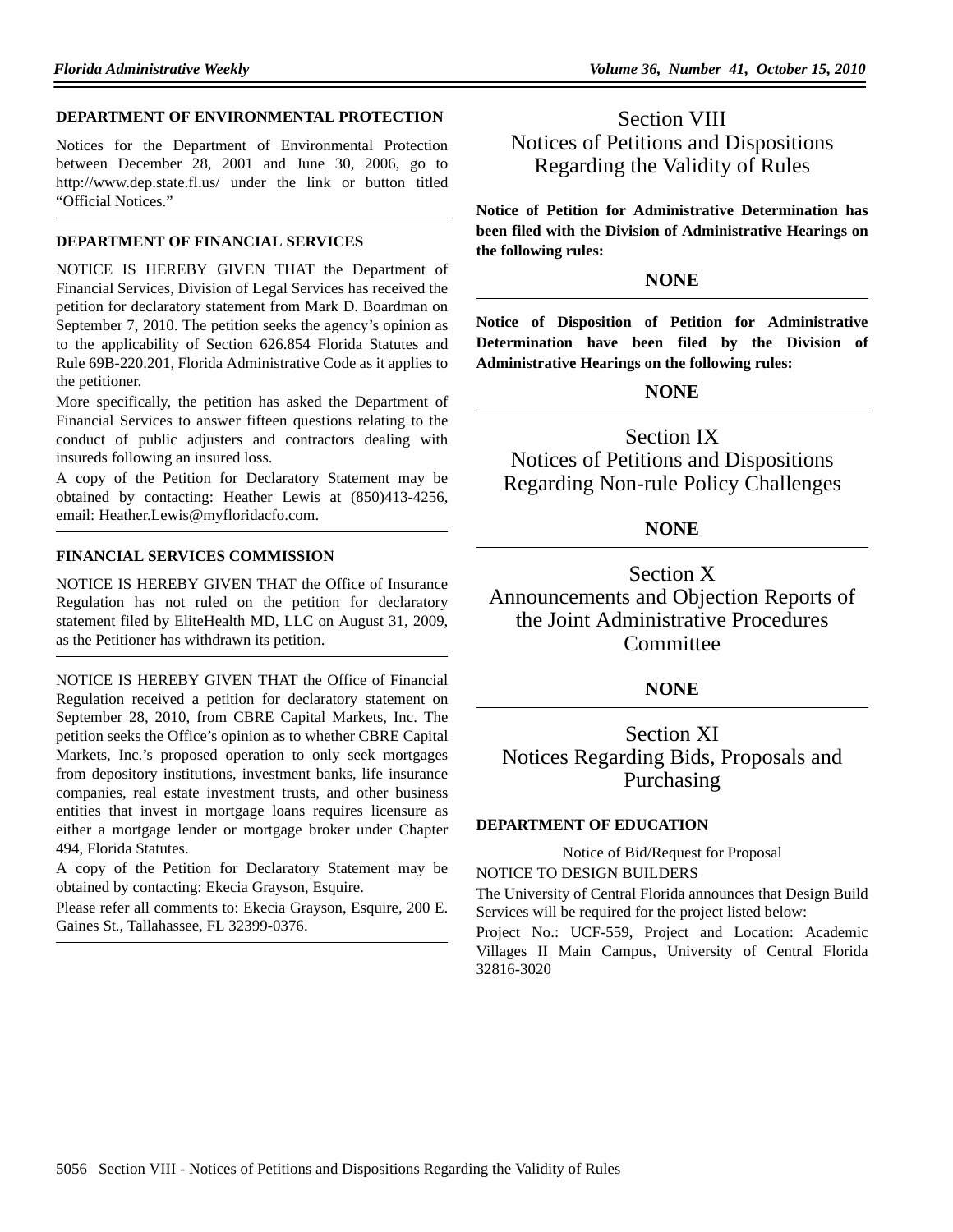Project description: The project consists of the new construction of the 670 new beds added to Academic Villages I on the main campus of the University of Central Florida, Orlando, Florida. The new construction will consist of approximately 208,080 GSF.

The selected Design Build (DB) team will provide design, construction documents, and construction services.

Major building systems, including mechanical and the building envelope, will be commissioned by an independent consultant, with whom the Design Builder shall plan and coordinate its efforts. Silver LEED (Leadership in Energy and Environmental Design) accreditation by the US Green Building Council is a mandatory minimum. The proposed team shall include at least one LEED AP design professional and one LEED AP field construction professional that will work with the university's LEED administration.

Conceptual and advanced schematic design phases shall take place at the University of Central Florida employing an interactive style format. The design team shall prepare graphic illustrations of design concepts for review and will participate in the presentation of those concepts.

The total project budget for this project is \$33,292,800, which includes planning, construction, and furniture and equipment. This project is contingent on the availability of funds.

The contract for design build services will consist of two phases. Phase One is for pre-construction services, for which the design builder will be paid a fixed fee. Phase One services include value engineering, constructability analyses, and development of a cost model, estimating, and the development of a Guaranteed Maximum Price (GMP) at 75% Construction Document phase. If the GMP is accepted, Phase Two, the construction phase, will be implemented. The Design Builder is the single point of responsibility for performance of the design and construction of the project and shall publicly bid trade contracts, encouraging the inclusion of Minority Business Enterprises. Failure to negotiate an acceptable fixed fee for phase one of the contract, or to arrive at an acceptable GMP within the time provided in the agreement may result in the termination of the design builder's contract.

Selection of finalists for interviews will be made on the basis of the design builder's qualifications, including experience and ability, past experience, bonding capacity, cost estimating, and qualification of the firm's personnel, staff and consultants. Finalists will be provided with a copy of the final interview requirements, a copy of the University of Central Florida Design and Construction Standards, and the University of Central Florida Design Build agreement. The Selection Committee may reject all proposals and stop the selection process at any time.

Carefully review the Design Build Contract and General Conditions documents. Submitting a proposal for this project constitutes complete agreement with and acceptance of the terms and conditions contained within these documents. These documents can be found on our website at www.fp.ucf.edu with the advertisement. Please note that the University of Central Florida will not compensate for lodging, food, or travel associated with this project.

Firms desiring to provide design build services for the project shall submit a letter of application and a completed University of Central Florida "Design Builder Qualifications Supplement." Proposals must not exceed 40 pages, including the Design Builder Qualifications Supplement and letter of application. Pages must be numbered consecutively. Submittals, which do not comply with these requirements or do not include the requested data, will not be considered. No submittal material will be returned.

All applicants must be licensed to practice as general contractors in the State of Florida at the time of application. Corporations must be registered to operate in the State of Florida by the Department of State, Division of Corporations, at the time of application. As required by Section 287.133, Florida Statutes, a design build firm may not submit a proposal for this project if it is on the convicted vendor list for a public entity crime committed within the past 36 months. The selected design build firm must warrant that it will neither utilize the services of, nor contract with, any supplier, subcontractor, or consultant in excess of \$15,000.00 in connection with this project for a period of 36 months from the date of placement on the convicted vendor list.

The University of Central Florida Design Builder Qualifications Supplement forms and the Project Fact Sheet which contains the Selection Criteria may be obtained by contacting: Gina Seabrook, Office of Facilities Planning at (407)823-2166, Fax: (407)823-5141, email: gseabroo@mail. ucf.edu or on our website: www.fp.ucf.edu.

Five (5) bound copies of the required proposal data shall be submitted to: Mrs. Gina Seabrook, Facilities Planning, 4000 Central Florida Blvd., Post Office Box 163020, Orlando, FL 32816-3020. Submittals must be received by 4:30 p.m. (Local Time), Friday, November 29, 2010. Facsimile (FAX) submittals are not acceptable and will not be considered. Late submissions will not be accepted.

#### Notice of Bid/Request for Proposal NOTICE TO DESIGN BUILDERS

The University of Central Florida announces that Design Build Services will be required for the project listed below:

Project No.: UCF-560, Project and Location: Greek Houses and Greek Life Center Main Campus, University of Central Florida 32816-3020

Project description: The project consists of the new construction of two (2) new houses at 80 new beds per house and one (1) Greek Life Center added to Greek Park on the main campus of the University of Central Florida, Orlando, Florida.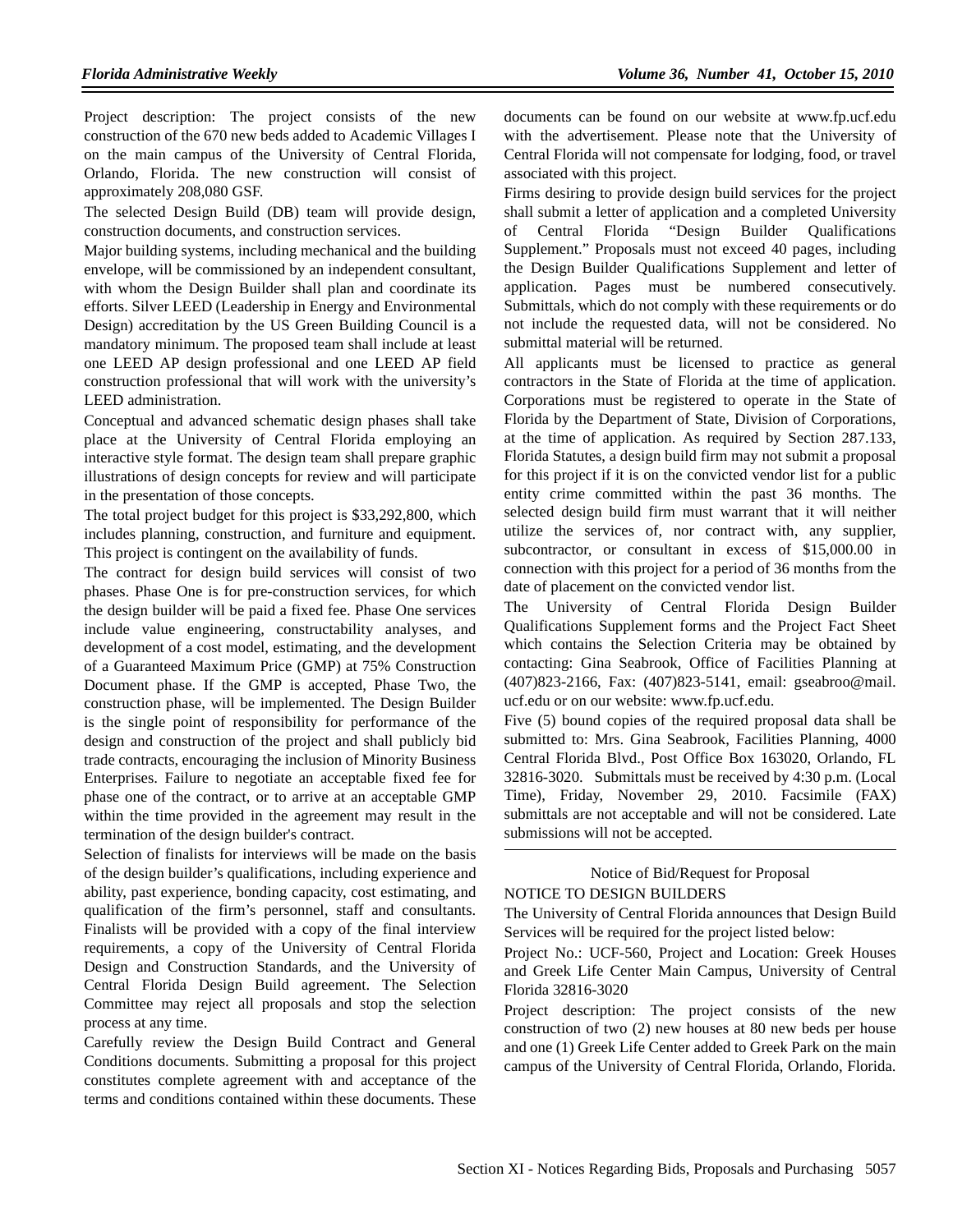The new construction will consist of approximately 25,500 GSF for the two (2) houses and 4,506 GSF for the Greek Life Center.

The selected Design Build (DB) team will provide design, construction documents, and construction services.

Major building systems, including mechanical and the building envelope, will be commissioned by an independent consultant, with whom the Design Builder shall plan and coordinate its efforts. Silver LEED (Leadership in Energy and Environmental Design) accreditation by the US Green Building Council is a mandatory minimum. The proposed team shall include at least one LEED AP design professional and one LEED AP field construction professional that will work with the university's LEED administration.

Conceptual and advanced schematic design phases shall take place at the University of Central Florida employing an interactive style format. The design team shall prepare graphic illustrations of design concepts for review and will participate in the presentation of those concepts.

The total budget for this project is \$6,658,136, which includes planning, construction, and furniture and equipment. The two (2) houses are budgeted at approximately \$5,658,284 with \$999,852 budgeted for the Greek Life Center. This project is contingent on the availability of funds.

The contract for design build services will consist of two phases. Phase One is for pre-construction services, for which the design builder will be paid a fixed fee. Phase One services include value engineering, constructability analyses, and development of a cost model, estimating, and the development of a Guaranteed Maximum Price (GMP) at 75% Construction Document phase. If the GMP is accepted, Phase Two, the construction phase, will be implemented. The Design Builder is the single point of responsibility for performance of the design and construction of the project and shall publicly bid trade contracts, encouraging the inclusion of Minority Business Enterprises. Failure to negotiate an acceptable fixed fee for phase one of the contract, or to arrive at an acceptable GMP within the time provided in the agreement may result in the termination of the design builder's contract.

Selection of finalists for interviews will be made on the basis of the design builder's qualifications, including experience and ability, past experience, bonding capacity, cost estimating, and qualification of the firm's personnel, staff and consultants. Finalists will be provided with a copy of the final interview requirements, a copy of the University of Central Florida Design and Construction Standards, and the University of Central Florida Design Build agreement. The Selection Committee may reject all proposals and stop the selection process at any time.

Carefully review the Design Build Contract and General Conditions documents. Submitting a proposal for this project constitutes complete agreement with and acceptance of the terms and conditions contained within these documents. These documents can be found on our website at: www.fp.ucf.edu with the advertisement. Please note that the University of Central Florida will not compensate for lodging, food, or travel associated with this project.

Firms desiring to provide design build services for the project shall submit a letter of application and a completed University of Central Florida "Design Builder Qualifications Supplement." Proposals must not exceed 40 pages, including the Design Builder Qualifications Supplement and letter of application. Pages must be numbered consecutively. Submittals, which do not comply with these requirements or do not include the requested data, will not be considered. No submittal material will be returned.

All applicants must be licensed to practice as general contractors in the State of Florida at the time of application. Corporations must be registered to operate in the State of Florida by the Department of State, Division of Corporations, at the time of application. As required by Section 287.133, Florida Statutes, a design build firm may not submit a proposal for this project if it is on the convicted vendor list for a public entity crime committed within the past 36 months. The selected design build firm must warrant that it will neither utilize the services of, nor contract with, any supplier, subcontractor, or consultant in excess of \$15,000.00 in connection with this project for a period of 36 months from the date of placement on the convicted vendor list.

The University of Central Florida Design Builder Qualifications Supplement forms and the Project Fact Sheet which contains the Selection Criteria may be obtained by contacting: Gina Seabrook, Office of Facilities Planning at (407)823-2166, Fax: (407)823-5141, Email: gseabroo@mail. ucf.edu or on our website: www.fp.ucf.edu.

Five (5) bound copies of the required proposal data shall be submitted to: Mrs. Gina Seabrook, Facilities Planning, 4000 Central Florida Blvd., Post Office Box 163020, Orlando, FL 32816-3020. Submittals must be received by 4:30 p.m. (Local Time), Friday, November 29, 2010. Facsimile (FAX) submittals are not acceptable and will not be considered. Late submissions will not be accepted.

#### Notice of Bid/Request for Proposal NOTICE TO DESIGN BUILDERS

The University of Central Florida announces that Design Build Services will be required for the project listed below:

Project No.: UCF-TBD, Project and Location: Central Energy Plant Main Campus, University of Central Florida 32816- 3020.

Project description: The project consists of the design and construction of a new central energy plant. The plant consists of chilled water, hot water, and ice storage for Academic Villages I and II on the main campus of the University of Central Florida, Orlando, Florida. The new construction will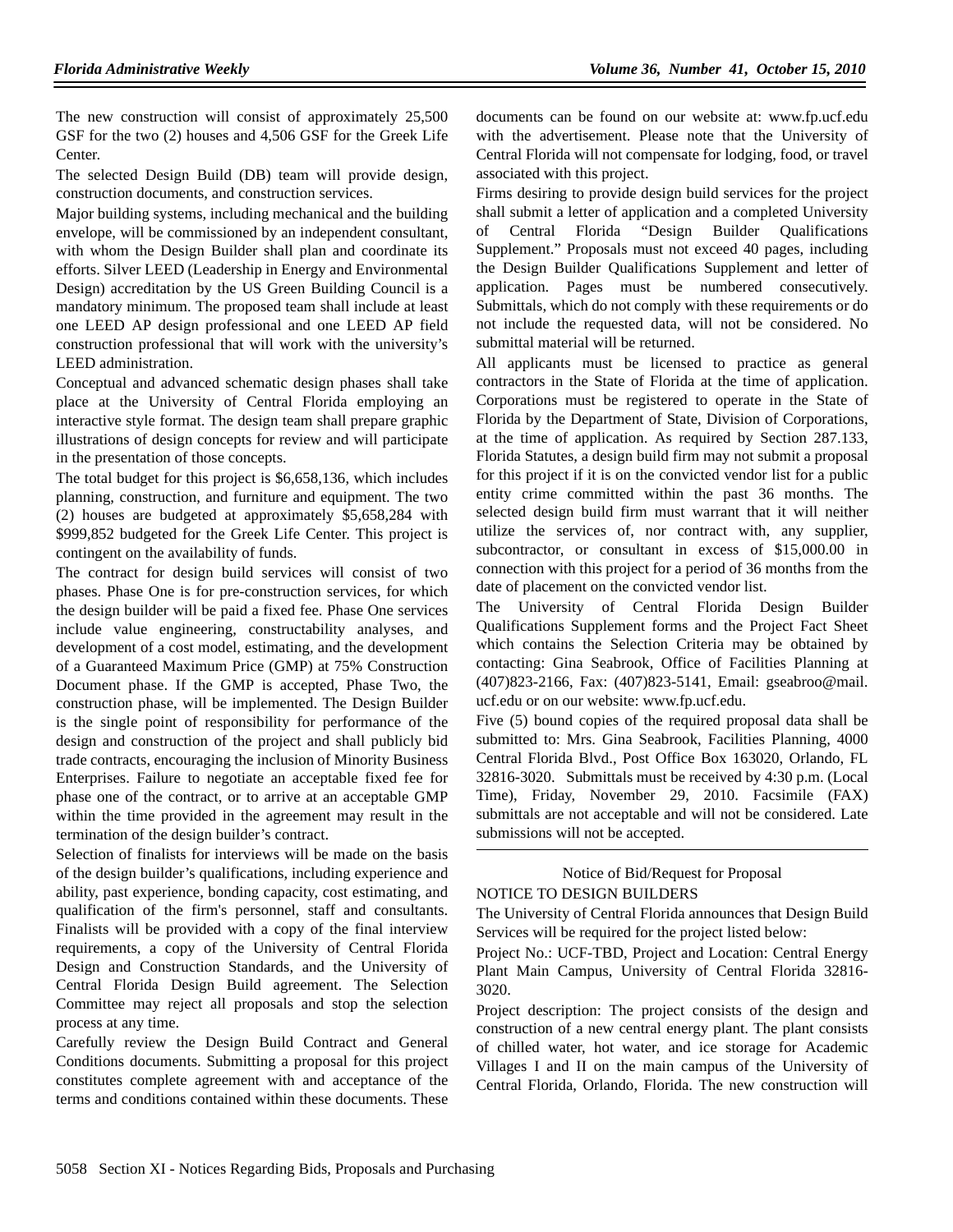consist of square footage to be determined. The proposal must include a typical retrofit of the existing building from DX to chilled water and a connection to the new central energy plant. The selected Design Build (DB) team will provide design, construction documents, and construction services.

Major building systems, including mechanical and the building envelope, will be commissioned by the Owner, with whom the Design Builder shall plan and coordinate its efforts.

Conceptual and advanced schematic design phases shall take place at the University of Central Florida employing an interactive style format. The design team shall prepare graphic illustrations of design concepts for review and will participate in the presentation of those concepts.

The total project budget for this project is \$4,149,378, which includes planning and construction. This project is contingent on the availability of funds.

The contract for design build services will consist of two phases. Phase One is for pre-construction services, for which the design builder will be paid a fixed fee. Phase One services include value engineering, constructability analyses, and development of a cost model, estimating, and the development of a Guaranteed Maximum Price (GMP) at 75% Construction Document phase. If the GMP is accepted, Phase Two, the construction phase, will be implemented. The Design Builder is the single point of responsibility for performance of the design and construction of the project and shall publicly bid trade contracts, encouraging the inclusion of Minority Business Enterprises. Failure to negotiate an acceptable fixed fee for phase one of the contract, or to arrive at an acceptable GMP within the time provided in the agreement may result in the termination of the design builder's contract.

Selection of finalists for interviews will be made on the basis of the design builder's qualifications, including experience and ability, past experience, bonding capacity, cost estimating, and qualification of the firm's personnel, staff and consultants. Finalists will be provided with a copy of the final interview requirements, a copy of the University of Central Florida Design and Construction Standards, and the University of Central Florida Design Build agreement. The Selection Committee may reject all proposals and stop the selection process at any time.

Carefully review the Design Build Contract and General Conditions documents. Submitting a proposal for this project constitutes complete agreement with and acceptance of the terms and conditions contained within these documents. These documents can be found on our website at www.fp.ucf.edu with the advertisement. Please note that the University of Central Florida will not compensate for lodging, food, or travel associated with this project.

Firms desiring to provide design build services for the project shall submit a letter of application and a completed University of Central Florida "Design Builder Qualifications Supplement." Proposals must not exceed 40 pages, including the Design Builder Qualifications Supplement and letter of application. Pages must be numbered consecutively. Submittals, which do not comply with these requirements or do not include the requested data, will not be considered. No submittal material will be returned.

All applicants must be licensed to practice as general contractors in the State of Florida at the time of application. Corporations must be registered to operate in the State of Florida by the Department of State, Division of Corporations, at the time of application. As required by Section 287.133, Florida Statutes, a design build firm may not submit a proposal for this project if it is on the convicted vendor list for a public entity crime committed within the past 36 months. The selected design build firm must warrant that it will neither utilize the services of, nor contract with, any supplier, subcontractor, or consultant in excess of \$15,000.00 in connection with this project for a period of 36 months from the date of placement on the convicted vendor list.

The University of Central Florida Design Builder Qualifications Supplement forms and the Project Fact Sheet which contains the Selection Criteria may be obtained by contacting: Gina Seabrook, Office of Facilities Planning at (407)823-2166, Fax: (407)823-5141, Email: gseabroo@mail. ucf.edu or on our website: www.fp.ucf.edu.

Five (5) bound copies of the required proposal data shall be submitted to: Mrs. Gina Seabrook, Facilities Planning, 4000 Central Florida Blvd., Post Office Box 163020, Orlando, FL 32816-3020. Submittals must be received by 4:30 p.m. (Local Time), Friday, November 29, 2010. Facsimile (FAX) submittals are not acceptable and will not be considered. Late submissions will not be accepted.

#### Notice of Bid/Request for Proposal

Sealed bids for furnishing all labor and material and performing all work necessary and incidental to the completion of

| <b>Bid</b> | Bid Package No. &       | <b>Bid</b>     | Bid Package No. &            |
|------------|-------------------------|----------------|------------------------------|
| Group      | Description             | Group          | Description                  |
| 1          | BP 7.1 – Roofing $&$    | $\overline{2}$ | BP 11.4 - Darkroom           |
| 1          | Lightweight Concrete    | $\overline{2}$ | Equipment                    |
| 1          | $BP 7.2$ - Fireproofing | $\overline{2}$ | $BP 12.1 - Science Lab$      |
| 1          | $BP 7.3 - Caulking/$    | $\overline{3}$ | Casework                     |
| 1          | Sealants/Traffic        | $\overline{3}$ | $BP13.3 - Laboratory$        |
| 1          | Coatings                |                | Equipment                    |
| 1          | $BP 8.1 - Doors/$       | $\frac{3}{3}$  | BP 13.3 - Green House        |
| 1          | Frames/Hardware         |                | $BP$ 12.3 – Millwork         |
| 1          | $BP 8.2 - Overhead$     | $\overline{3}$ | $BP 12.4 - Window$           |
| 1          | Doors                   | $\overline{4}$ | Treatments                   |
| 1          | $BP 9.1 - Drywall/$     | $\overline{4}$ | $BP 12.6 - Fixed Setting$    |
|            | Stucco/Insulation       |                | $BP$ 12.8 – Site Furnishings |
|            | BP 9.2 - Terrazzo       |                | BP 32.1 – Landscape $&$      |
|            | $BP$ 9.3 – Hard Tile    |                | Irrigation                   |
|            | $BP 9.4 - Flooring/$    |                | $BP13.1$ – Fire Protection   |
|            | Carpet                  |                | $BP 13.2 - Controlled$       |
|            | $BP 9.5 - Acoustical$   |                | <b>Environment Rooms</b>     |
|            | Ceilings                |                |                              |
|            | $BP 9.9 - Painting/$    |                |                              |
|            | <b>Sealants</b>         |                |                              |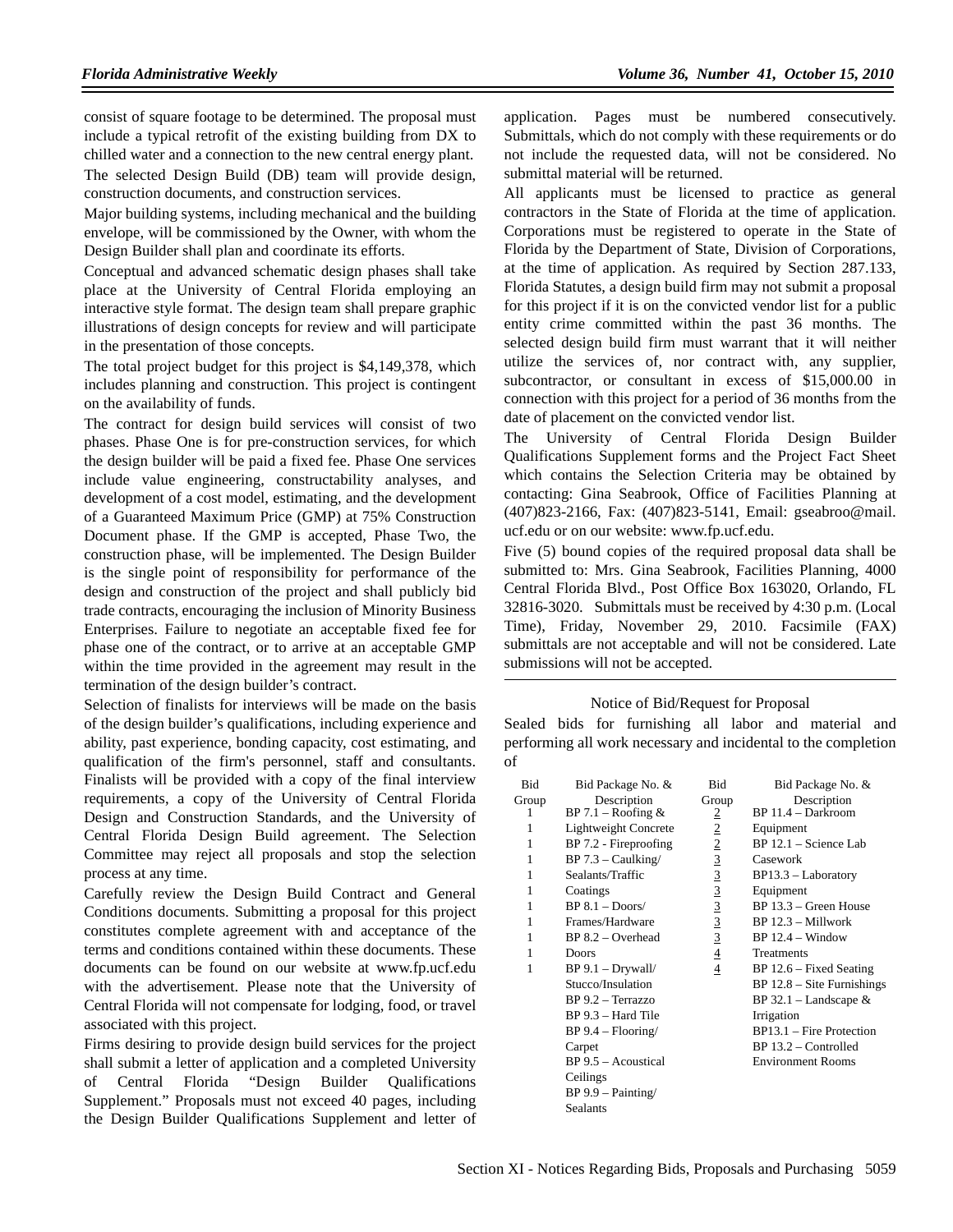| $\overline{2}$ | $BP 6.1 - Rough$        | 4 | $BP 15.1 - Plumbing$        |
|----------------|-------------------------|---|-----------------------------|
| 2              | Carpentry/Expansion     | 4 | $BP 15.2 - HVAC$            |
| 2              | <b>Joint Covers</b>     | 4 | $BP 15.3 - Controls$        |
| $\overline{c}$ | $BP 10.1 - Specialties$ | 4 | $BP 16.1 - Electrical/Fire$ |
|                | $BP 10.4 - Signage$     |   | Alarm                       |
|                | $BP 10.6 - Operable$    |   |                             |
|                | Partitions              |   |                             |

for UNF Science and Humanities will be received by: Ajax Building Corporation, The Office of Ajax Building Corporation, 1 UNF Drive, Jacksonville, Florida 32224 until 2:00 p.m. (Local Time), November 5, 2010.

Each bid must be accompanied by a Bid Bond on the form enclosed in this package, certified check or cashier's check in an amount no less than five percent of the total amount of the base bid as guarantee that the bidder will, if awarded the contract, enter into a written contract, satisfactory in form, containing a penalty clause and requiring workers' compensation and public liability insurance and approval of subcontractor by Ajax Building Corporation and shall be prepared to provide Payment and Performance Bonds on the forms enclosed in this bid package to Ajax Building Corporation in the full amount of the contract price within seven (7) days after acceptance. Bidder must be a licensed Florida Contractor.

Contract documents, as defined in Subcontract Agreement form, may be examined at: The office of Ajax Building Corporation, 1 UNF Drive, Jacksonville Florida 32224.

Interested bidders may obtain pre-qualification forms by contacting Ajax Building Corporation's office. Only bidders meeting pre-qualification criteria may bid. Bidders must submit a completed experience questionnaire and financial statement on the form entitled "Bidder Qualifications Form – Initial", incorporated herein by reference. The subcontractor's financial condition must demonstrate that adequate fixed and liquid assets and equipment are available to properly perform the Subcontract.

Prequalified bidders can obtain contract documents from Ajax FTP Site after notice has been issued by Ajax.

Documents for Science and Humanities Project for these Bid Packages are scheduled to be available as noted above. Building documents are scheduled for Ajax ftp web site. A set of contract documents may be obtained by providing a refundable deposit (conditional) in the amount of \$250.00. Costs for postage shall be separate and non-refundable. Additional sets may be purchased for the cost of reproduction and handling. Checks for refundable deposits must be separate from purchased sets and postage. All checks shall be made payable to Ajax Building Corporation. No bid documents will be distributed within seven (7) days of date of bid receipt.

No bids may be withdrawn after the scheduled closing time for receipt of same for a period of sixty (60) days.

Proposals shall be sealed and plainly marked, "Bid", with name of project, bid package number, name and address of bidder, time and date due.

The Construction Manager reserves the right to reject any and all bids received and to waive any and all informalities or irregularities in regard thereto.

Pre-Bid Conferences will be held at: University Center, 1 UNF Drive, Jacksonville, Florida 32224, with starting times shown below for the following Bid Packages Groups:

| Bid Group | Pre-Bid Meeting Date | Pre-Bid Time |
|-----------|----------------------|--------------|
|           | October 26, 2010     | $9:00$ a.m.  |
|           | October 26, 2010     | $10:30$ a.m. |
| 3         | October 26, 2010     | $1:00$ p.m.  |
|           | October 26, 2010     | $2:30$ p.m.  |
|           |                      |              |

Dates are subject to change. Notice will be given to Pre-Qualified bidders.

## NOTICE TO PROFESSIONAL CONSULTANTS Request for Qualifications RFQ 11-07

#### A/E – Osprey Dining Facility

The University of North Florida – Board of Trustees, a public body corporate, announces that Professional Services in the discipline of Architecture and Engineering are required for the project termed Osprey Dining Facility – University of North Florida located at – 1 UNF Drive, Jacksonville, FL.

The scope of work for this project is anticipated to include a project program for a building of approximately 30,000 GSF, configured as either a single or two-story structure. The facility's first floor will be dedicated to a new UNF dining facility and the remaining space will be either partially or fully built-out, depending on available project funding plus other UNF program requirements. The new facility will be located on the same site as the current UNF dining facility. Demolition documents for the existing Osprey Café (UNF building 14C) will be included in the scope of this project. Applicants are requested NOT to nominate sub-consultants at this time. Selection of sub and specialty consultants will occur at a later date.

The tentative solicitation schedule for this RFQ:

| Advertisement                | October 15, 2010              |
|------------------------------|-------------------------------|
| Submissions due              | November 15, 2010 @ 2:00 p.m. |
| Evaluation/Short listing     | November/December 2010        |
| Interviews (TBD)/Award       | December 2010                 |
| Existing facility demolition | May 2011                      |
| Construction substantial     | August 2012                   |
| completion                   |                               |

INSTRUCTIONS:

Firms desiring to apply for consideration shall submit a letter of application with all of the appropriate documents from the RFQ 11-07 A/E – Osprey Dining Facility.

The letter of application should have attached:

1. The most recent version of the "Professional Qualifications Supplement," completed by the applicant. Applications on any other form will not be considered.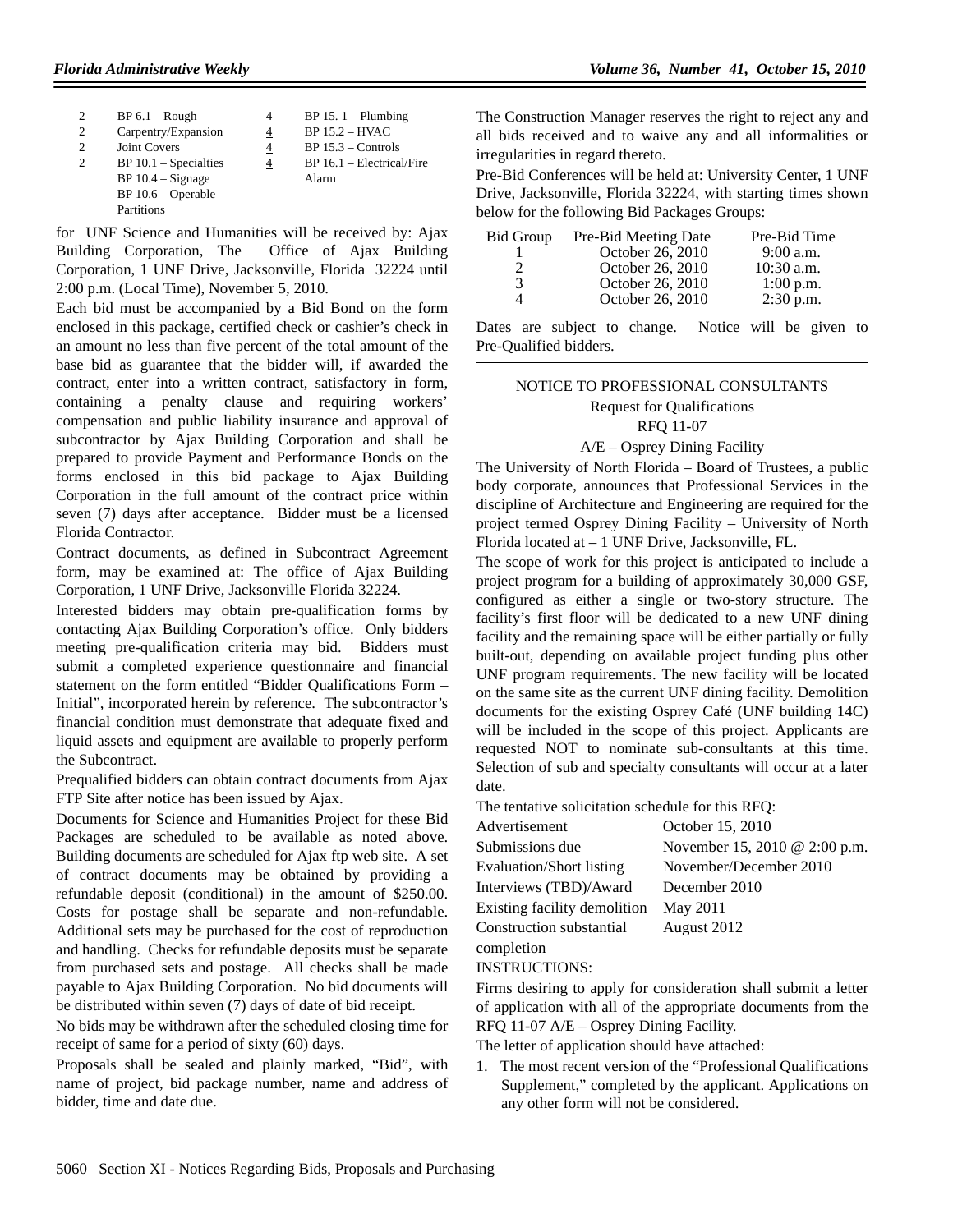- 2. A copy of the applicant's current Professional Registration Certificate from the appropriate governing board. An applicant must be properly registered at the time of application to practice its profession in the State of Florida. If the applicant is a corporation, it must be chartered by the Florida Department of State to operate in Florida.
- 3. Submit seven (7) complete copies of the above requested data bound and in the order listed above. Applications which do not comply with the above instructions will be disqualified. Application materials will not be returned.

Minority Business participation is strongly recommended and supported by the University of North Florida.

Blanket professional liability insurance will be required for this project in the amount of \$2,000,000 and will be provided as part of the Basic Services (each, aggregate and per occurrence).

As required by Section 287.133, Florida Statutes, a consultant may not submit a proposal for this project if it is on the convicted vendor list for a public entity crime committed within the past 36 months. The selected consultant must warrant that it will neither utilize the services of, nor contract with, any supplier, subcontractor, or consultant in excess of \$15,000.00 in connection with this project for a period of 36 months from the date of their being placed on the convicted vendor list.

Professional Qualifications Supplemental forms, descriptive project information, required forms and the selection criteria may be obtained electronically online at the UNF Purchasing department website http://www.unf.edu/anf/purchasing/ Bids\_and\_Notices.aspx or by emailing:

| Dianna White         | AND                         | Angela Dyal         |
|----------------------|-----------------------------|---------------------|
| Dianna.white@unf.edu | University of North Florida | angela.dyal@unf.edu |
| $(904)620 - 1731$    | Purchasing Dept. Bldg 53/   | $(904)620 - 1733$   |
|                      | Suite 2950                  |                     |
|                      | 1 UNF Drive                 |                     |
|                      | Jacksonville, FL 32224      |                     |

Submit one (1) original six (6) complete copies of submittals to the above referenced address. RFQ submittals must be received no later than 2:00 p.m. local time, on November 15, 2010. Facsimile (FAX) or email submittals are not acceptable and will not be considered.

#### Notice of Bid/Request for Proposal

NOTICE TO PROFESSIONAL CONSULTANTS-OFFICE OF FACILITIES DESIGN AND CONSTRUCTION

Duval County Public Schools-Request for Proposal (RFP) OFDC RFP-001-11-Building Systems Functional Performance Assurance Services Continuing Contract/Publish date October 8, 2010. The Office of Facilities Design and Construction announces that services are required for a contract for Building

Systems Functional Performance Assurance Services on a Continuing Services Contract basis for Duval County Public Schools. The firm(s) selected under an annual contract will be responsible for assigned projects having estimated construction costs and study fees not exceeding the threshold amounts of \$2,000,000 (construction) and \$200,000 (study fees) respectively, provided for in Section 287.055, Florida Statutes. This will be a multiple award contract for an initial period of one year with an option to renew for two additional one-year periods. The selected firm(s) shall be required to execute the Duval County School Board standard form of agreement. Applicants are advised that plans, drawings, specifications for these projects become the property of the Owner. Applications are to be sent to: Duval County Public Schools Facilities Design and Construction/1701 Prudential Drive – 5th Floor/Jacksonville, FL 32207-8182

PROJECT MANAGER: Susan Carew

PHONE NO.: (904)858-6362

RESPONSE DUE DATE: RFP RESPONSES ARE DUE ON OR BEFORE NOVEMBER 9, 2010 AND WILL BE ACCEPTED UNTIL 4:30 p.m.

MBE GOALS: Encouragement.

Information on the selection process can be found at www.duvalschools.org/static/aboutdcps/departments/facilities/ selection\_booklets.asp Selection of the Building Systems Functional Performance Assurance Services on a Continuing Services Contract (DOC)

## **BOARD OF TRUSTEES OF THE INTERNAL IMPROVEMENT TRUST FUND**

Notices for the Board of Trustees of the Internal Improvement Trust Fund between December 28, 2001 and June 30, 2006, go to http://www.dep.state.fl.us/ under the link or button titled "Official Notices."

## **DEPARTMENT OF MANAGEMENT SERVICES**

# PUBLIC ANNOUNCEMENT FOR ELECTRICAL **CONTRACTORS**

PROPOSALS ARE REQUESTED FROM QUALIFIED ELECTRICAL CONTRACTORS BY THE DEPARTMENT OF MANAGEMENT SERVICES.

PROJECT NUMBER: MSFM 29003010

PROJECT NAME: Generator Replacement Project, Trammell Building

PROJECT LOCATION: 1313 North Tampa Street, Tampa, Florida 33602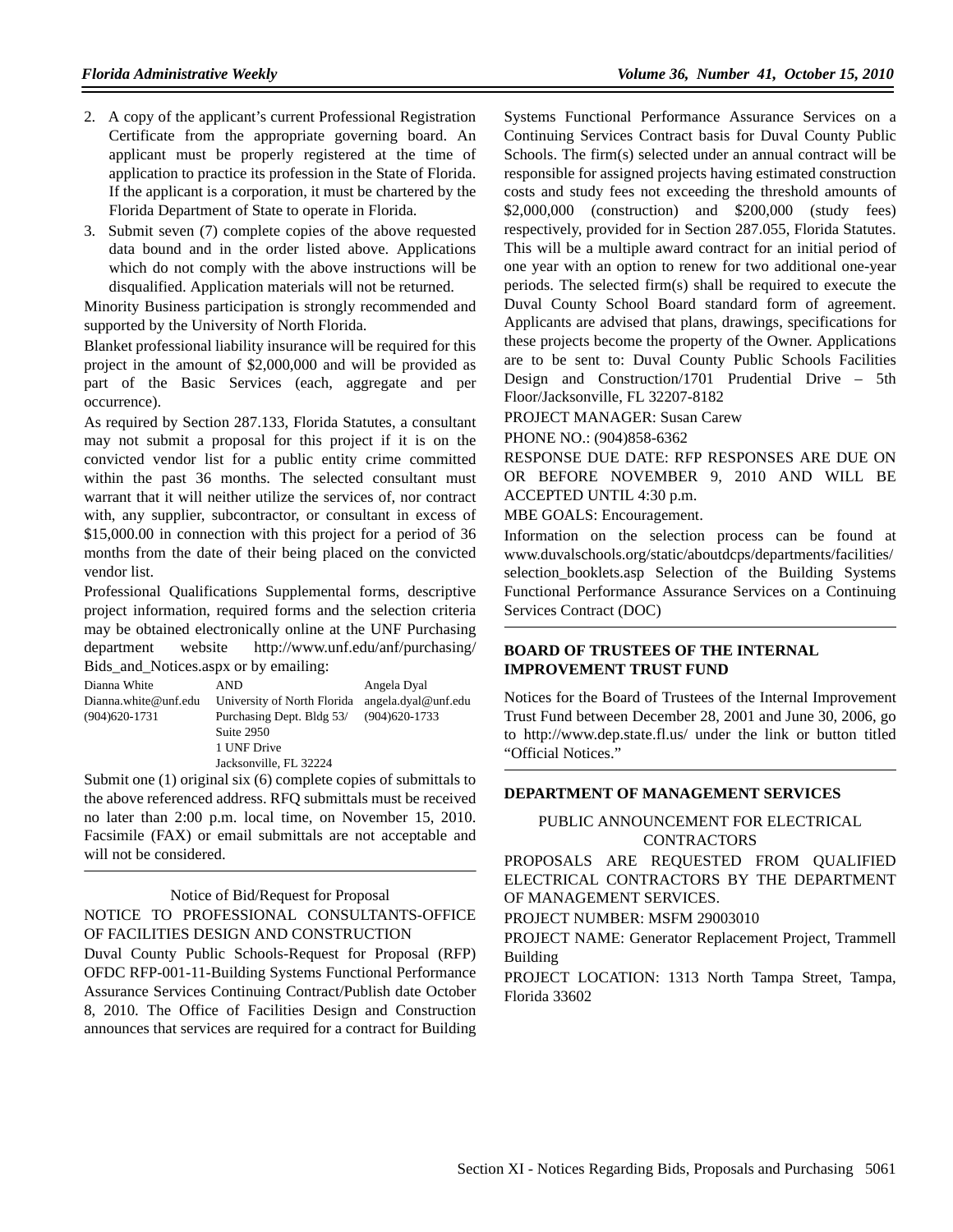MANDATORY PRE-BID MEETING: Tuesday, November 2, 2010, 2:00 p.m.

BID OPENING: Monday, November 15, 2010, 3:00 p.m.

ESTIMATED BASE BID CONSTRUCTION BUDGET: \$300,000.00

PREQUALIFIED BIDDERS: Refer to DMS Website (below) for further details

Please visit the Department's Website listed below and click on "Search Advertisements – Division of Real Estate Development and Management" http://fcn.state.fl.us/owa\_vbs/ owa/vbs\_www.main\_menu

The award will be made in accordance with Section 255.29, F.S., and the procedures and criteria of the Departments Division of Real Estate Development and Management.

# PUBLIC ANNOUNCEMENT FOR CONSTRUCTION CONTRACTORS TO PROVIDE CONSTRUCTION MANAGEMENT AT RISK SERVICES

REQUEST FOR QUALIFICATIONS (RFQ): The Department of Management Services, Division of Real Estate Development and Management, request qualifications for licensed general contractors, to submit for Construction Management at Risk services on the following project:

PROJECT NUMBER: MSFM-10003280

PROJECT NAME: HVAC System Clean and Seal with Mechanical Upgrades Phase II, FDLE Main Building

LOCATION: Tallahassee, Florida

SHORTLIST DATE: Tuesday, November 18, 2010

INTERVIEW DATE: Wednesday, December 8, 2010

ESTIMATED CONSTRUCTION BUDGET: \$2,500,000.00 (Current funding is approximately \$1,000,000.00 with additional funding dependant on future appropriation by the Legislature).

For details please visit the Department's website listed below and click on "Search Advertisements – Division of Real Estate Development and Management." http://fcn.state.fl.us/owa\_vbs /owa/vbs\_www.main\_menu.

The award will be made in accordance with Section 255.29, F.S., and the procedures and criteria of the Departments Division of Real Estate Development and Management.

## **DEPARTMENT OF ENVIRONMENTAL PROTECTION**

Notices for the Department of Environmental Protection between December 28, 2001 and June 30, 2006, go to http://www.dep.state.fl.us/ under the link or button titled "Official Notices."

#### NOTICE OF INVITATION TO BID BID NO.: BDC 10-10/11

The Department of Environmental Protection, Division of Recreation and Parks, Bureau of Design and Construction is soliciting formal competitive bids from certified or registered contractors licensed to work in the jurisdiction for the project listed below:

PROJECT NAME: Oscar Scherer State Park-Phase I Wastewater Improvements

SCOPE OF WORK: The Contractor shall provide the necessary labor, materials, equipment, and supervision required to construct the two wastewater lift stations; 1,320 LF 8'' gravity sewer; 2,350 LF of 4'' and 450 LF of 3'' wastewater forcemain to connect to Sarasota County; abandon existing septic systems according to the plans and specifications.

Pursuant to Executive Order 07-126 and Section 255.252(3), F.S. the Department requires the proposed project be designed and constructed in accordance with green building standards where applicable.

PROJECT BUDGET: \$296,000.00

PARK LOCATION: Oscar Scherer State Park in Osprey, Florida.

PROJECT MANAGER: Suzannah Ray, Bureau of Design and Construction, Alfred B. Maclay Gardens State Park, 3540 Thomasville Road, Tallahassee, FL 32309, (850)488-5372, Fax: (850)488-3539.

INSTRUCTIONS: Any firm desiring a Project Manual for this project may obtain a copy by writing to the address or calling the telephone number below. A Compact Disk (CD) containing the plans and specifications will be available on October 15, 2010, at Oscar Scherer State Park, 1843 South Tamiami Trail, Osprey, Florida 34229, Attention: John Roche, Park Manager at (941)483-5957, Fax: (941) 480-3007.

NOTICE TO ALL VENDORS: All bid solicitations are subject to change. It is the responsibility of the vendor to verify with the Department of Management Services, Vendor Bid System website for any future addendums, questions, revisions, etc., prior to the bid opening. Failure to do so will be the sole responsibility of the vendor. Addenda will be posted only on the Vendor Bid System website. Addenda will not be sent directly to plan holders, except in limited circumstances and at the discretion of the Department. When the Department determines that circumstances warrant sending addenda directly to plan holders, a notice will be posted on the website notifying vendors that addenda have been sent. Addenda must be acknowledged and included in each vendor's bid package. Failure to include acknowledged addenda in the bid package is grounds for disqualification of the vendor's bid.

MINORITY BUSINESS REQUIREMENT: The Department of Environmental Protection supports diversity in its Procurement Program and requests that all sub-contracting opportunities afforded by this bid embrace diversity enthusiastically. The award of sub-contracts should reflect the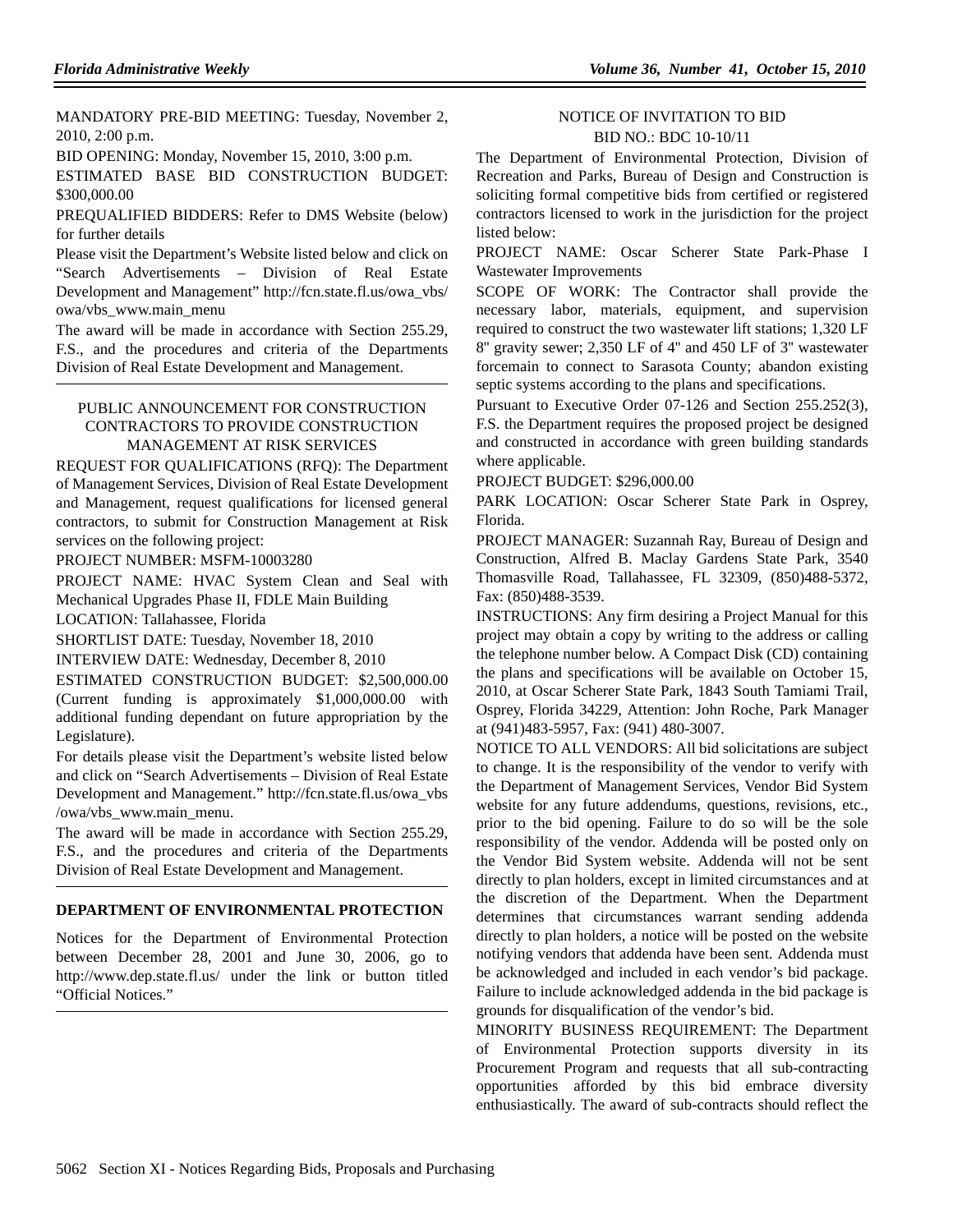full diversity of the citizens of the State of Florida. The Department will be glad to furnish a list of Minority Owned Firms that could be offered sub-contracting opportunities.

PREQUALIFICATION: When the total Bid including Alternates exceeds \$200,000, each Bidder whose field is governed by Chapter 399, 455, 489 or 633, Florida Statutes, for licensure or certification, must submit the following prequalification data of their eligibility to submit bids 240 hours (10 days) PRIOR TO the Bid Opening date, unless the Bidder has been previously qualified by the Department of Environmental Protection for the current biennium (July 1-June 30) of odd numbered years in accordance with subsection 60D-5.004(2), F.A.C., as evidenced by a letter from DEP to the Bidder, which letter shall be presented to DEP upon request. If the Department requires clarification or additional information, Bidder shall submit such information by 120 hours (5 days) prior to Bid Opening. Material submitted after those deadlines shall disqualify the Bidder.

ADA REQUIREMENTS: Any person with a qualified disability shall not be denied equal access and effective communication regarding any bid/proposal documents or the attendance at any related meeting or bid/proposal opening. If accommodations are needed because of disability, please contact: Michael Renard, Bureau of Design and Construction, (850)488-5372 at least five (5) workdays prior to openings. If you are hearing or speech impaired, please contact the Florida Relay Services by calling 1(800)955-8771 (TDD) or 1(800)955-8770 (Voice).

BID SUBMITTAL DUE DATE: No later than 3:30 p.m. (ET), Tuesday, November 9, 2010 to the below address: Florida Department of Environmental Protection, Bureau of Design and Construction, 3540 Thomasville Road, Tallahassee, Florida 32309, Attention: Michael Renard, Construction Projects Administrator, Bureau of Design and Construction, (850)488-5372. The Department reserves the right to reject any or all bids.

BID POSTING DATE: No later than 2:00 p.m. (ET), Tuesday, November 16 unless extended by the Department for good cause.

NOTICE OF RIGHTS: Notice of Intent to Protest the Bid Specifications must be filed with (received by) the Agency Clerk, Lea Crandall, Department of Environmental Protection, Office of General Counsel, MS 35, 3900 Commonwealth Blvd., Tallahassee, Florida 32399-3000, (850)245-2242, Fax: (850)245-2303, Lea.Crandall@dep.state.fl.us during the 72-hour period after Bid Specifications are posted on the Vendor Bid System. Failure to file a Notice of Intent to Protest or a formal, written Protest in accordance with Chapter 28-110, F.A.C., within ten days after the 72-hour period ends, as prescribed in Section 120.57(3), Florida Statutes, shall constitute a waiver of your right to an administrative hearing on the Bid Specifications under Chapter 120, Florida Statutes. Rules for bid protests can be found in Sections 120.569 and

120.57, F.S., and Chapter 28-110, Florida Administrative Code. A bid protester shall comply with these statutes and rules.

#### **SARASOTA MEMORIAL HOSPITAL**

## REQUEST FOR STATEMENTS OF QUALIFICATIONS TO CONTRACT FOR ARCHITECTURAL AND ENGINEERING PROFESSIONAL SERVICES FOR MEDICAL WALK-IN CLINIC ON S. TAMIAMI TRAIL FOR THE SARASOTA COUNTY PUBLIC HOSPITAL BOARD SARASOTA MEMORIAL HOSPITAL SARASOTA, FLORIDA

The Sarasota County Public Hospital Board of Sarasota County, Florida is accepting statements of qualifications from Architectural/Engineering Consulting firms. The scope of work may include programming, demolition drawings, schematic design, design development, construction documents, and construction administration for all architectural, civil, site work, mechanical, electrical, plumbing, fire protection, and structural design work for the exterior renovation and interior construction of a 5,700 square foot, plus or minus, 1 story walk-in clinic building to be sited on a parcel located on S. Tamiami Try., north of Stickney Point Road, Sarasota County. Firms to submit include Architectural/ Engineering firms or an association of firms under the direction of the Architect. Services required may include architectural, civil, mechanical, electrical, plumbing, fire protection, and structural. Firms are required to submit 5 bound qualification statements that include at least the following data, in the order listed below:

- 1. A copy of Florida Professional and Corporate Registration certificates.
- 2. Proof of General and Professional Liability Insurability.
- 3. Proof if the firm or any of the associations are a Minority Business Enterprise
- 4. Proposed design team with resumes
- 5. Completed medical walk-in center projects
- 6. Additional information the respondent considers relevant for this submittal

Comments:

- The Hospital reserves the right to reject any or all submittals and to discontinue the selection process at any time
- 2. The Hospital reserves the right to request information or the submittal of documentation in addition to that set forth above.
- 3. Questions regarding submissions shall be directed to: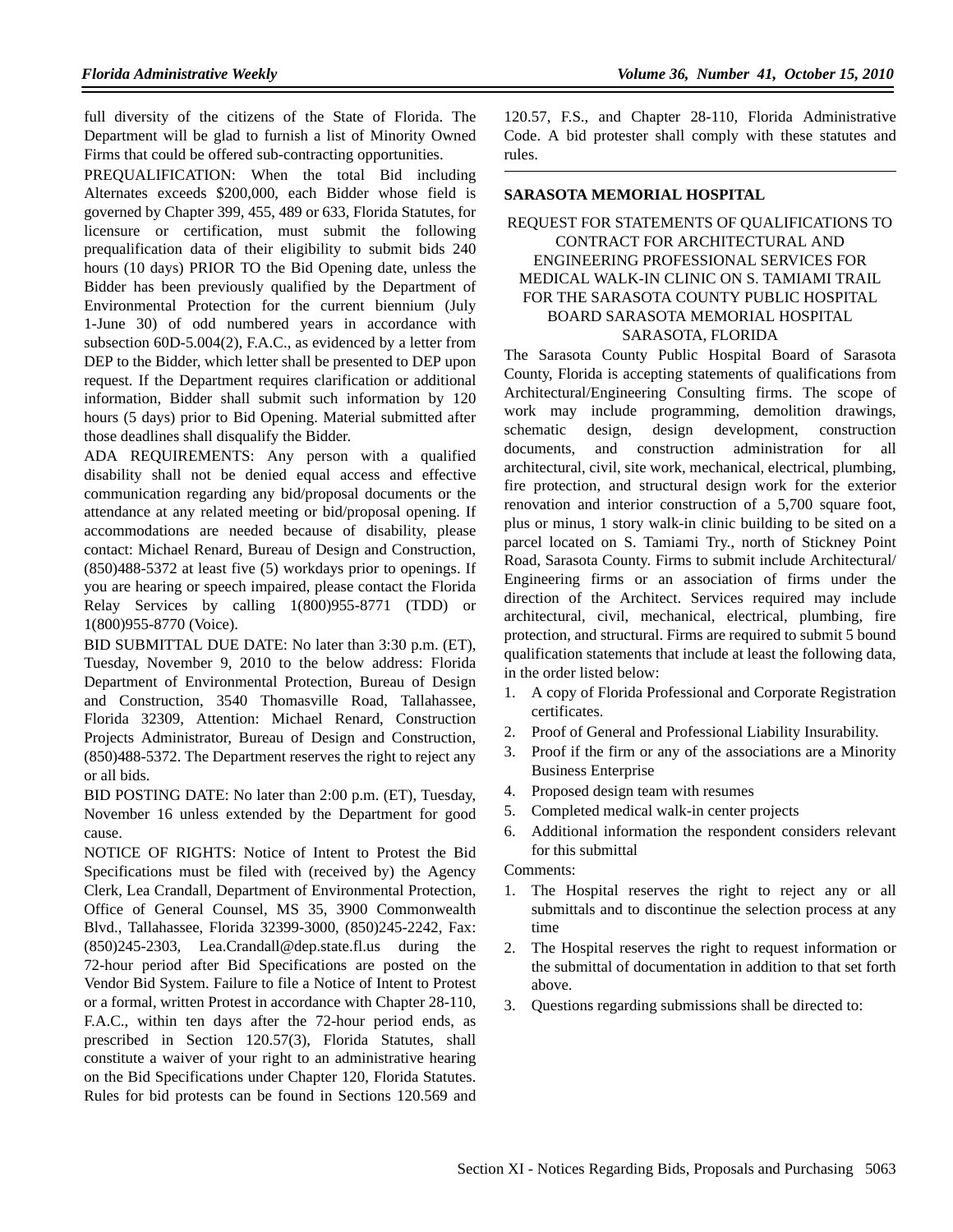# Tom Perigo

# (941)685-9066

4. Only the person listed as the contact person shall be contacted. No other SMH staff, administrators, or board members shall be contacted. Failure to comply could result in immediate disqualification at the discretion of the Director of Architecture and Construction.

#### Submissions shall be titled

#### Sarasota Memorial Health Care System

Statement of Qualifications for the Walk-in Clinic on South Tamiami Trail

Qualification Statements shall be received no later than Thursday, November 4, 2010, 2:00 p.m. Submittals received after this time will remain unopened and available for pick up.

# Attention:

#### Tom Perigo

# Sarasota Memorial Health Care System

# 1515 S. Osprey, Ave, Building A

#### Sarasota, Florida 34239-3555

A public meeting will be held at Sarasota Memorial Hospital main campus, Tuesday November 23, 2010, 12:00 Noon – 2:00 p.m. in the Main Campus Auditorium. The top three firms will be ranked.

Negotiations with the number one ranked firm shall begin Monday November 29, 2010. Sarasota Memorial Health Care System (SMHCS) will have 15 working days to negotiate an agreement with the number one ranked firm. If unsuccessful within 15 working days SMHCS will begin negotiations with the number two ranked firm, and have 15 working days to reach an agreement. If unsuccessful within 15 working days SMHCS will begin negotiations with the number three ranked firm and have 15 working days to reach an agreement. If SMHCS cannot reach agreement with any of the top three ranked teams, this Request for Qualifications will be deemed terminated.

## ANNOUNCEMENT OF REQUEST FOR STATEMENTS OF QUALIFICATIONS FOR GENERAL CONTRACTING WORK FOR THE SARASOTA MEMORIAL HOSPITAL WALK-IN CLINIC ON S. TAMIAMI TRAIL FOR THE SARASOTA COUNTY PUBLIC HOSPITAL BOARD SARASOTA MEMORIAL HOSPITAL SARASOTA, FLORIDA

The Sarasota County Public Hospital Board of Sarasota County, Florida is accepting statements of qualifications from General Contracting Firms. The scope of work may include pre-construction phase services such as cost estimating, value engineering, critical path method scheduling, constructability reviews and cost control, in addition to the construction and construction management services for a 5,700 sq. ft. plus or minus medical walk-in clinic located on S. Tamiami Trail and north of Stickney Point Road, Sarasota County. Firms

interested in being considered as candidates are required to submit five bound statements of qualifications that include at least the following data, to be organized in the following order:

- 1. A copy of Florida construction licensure and corporate registration certificates.
- 2. Completed AIA Document A305 Contractor's Qualification Statement, latest edition.
- 3. Proof of general, automobile and workers' compensation liability insurance coverage.
- 4. Proof as to whether the firm is a certified Small/or Minority Business Enterprise.
- 5. A list of at least five client references consisting of name, title, address, telephone number and project name(s) for each project.
- 6. Resumes of key personnel that would be used on this project.
- 7. Past experience of a successfully completed medical walk-in clinic projects.
- 8. Location of firm's main office.
- All interested firms are further informed as follows:
- 1. The Hospital reserves the right to reject any or all submittals.
- 2. The basis for selecting candidates includes, but is not limited to, consideration of related project experience, qualifications of proposed team. The Hospital reserves the right to request additional information beyond the data set forth above.
- 3. Any general contracting firm previously engaged in phasing, scheduling or pricing on this project is excluded from participating in the selection of or providing general contracting work on this project.

#### Submissions shall be titled

## GENERAL CONTRACTING WORK

#### for

The Sarasota Memorial Hospital Medical Walk-in Clinic at S. Tamiami Trail

# SARASOTA, FLORIDA

- 4. Submittals shall not contain pricing information.
- 5. Submittals must be received by the Hospital no later than 2:00 p.m., Thursday, November 4, 2010 and submitted to Thomas Perigo, Sarasota Memorial Hospital, 1515 S. Osprey Avenue, Building A, Sarasota, Florida 34239. Submittals received after this deadline will remain unopened and available for pick up.
- 6. The selection committee will meet in a public meeting at: Waldemere Auditorium, 1700 S. Tamiami Try., Sarasota, FL 34239, Level One, Tuesday, November 23, 2010, 2:00 p.m. – 4:00 p.m., to discuss and announce the top three ranked firms with whom the Hospital will subsequently engage in contract negotiations. All interested parties are invited to attend.